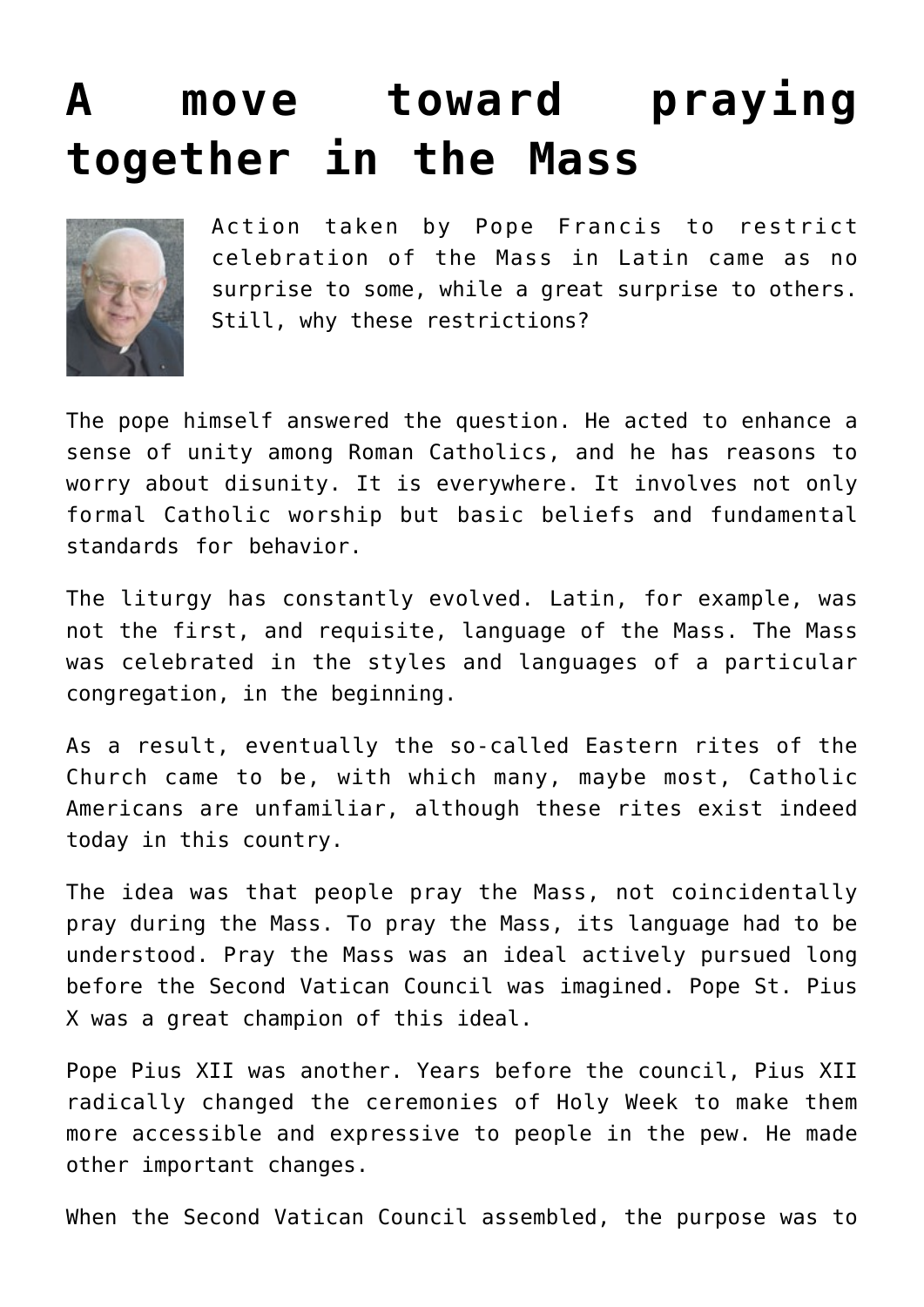return to the early days. It is ridiculous to say that, in its reflections on formal worship, or liturgy, which inspired Pope St. Paul VI when he decreed the current ritual, invention or novelty was the intention in anyone's mind. Read the council's records.

Understandably, it was hard for many Catholics to adjust. After all, they loved the Mass in the form that they knew, and God bless their love. It was not easy to separate incidentals from essentials.

Dioceses undertook programs of instruction about the changes and the history of worship in the Church, why this was done, or when did that come into practice — all about the essence of the Mass.

Since then, successive popes have made accommodations for Catholics deeply attached to the old.

A phenomenon has been occurring, however, among persons too young ever to have seen the Mass in the old days. It is true of American seminarians and young priests, maybe those in foreign countries. Priests often talk about this fascination. Bishops do not know how to handle it. Neither do authorities in seminaries. This reality quite likely is behind the special mention in this papal document to priests ordained after July 16, 2021, the date of the document's publication.

The question repeatedly comes to mind: Why do young priests, or some young Catholics, speaking more broadly, find the old appealing? They never saw it. They were not alive when the world's bishops, at the council, debated the good, and frankly the bad, points of the old.

Today's seminarians and young priests overwhelmingly are fervent and dedicated. God bless them, may their tribe increase, but it seems plausible to say that they see that not everything in the Church is well. Otherwise, people would jump on board and happily stay on board.